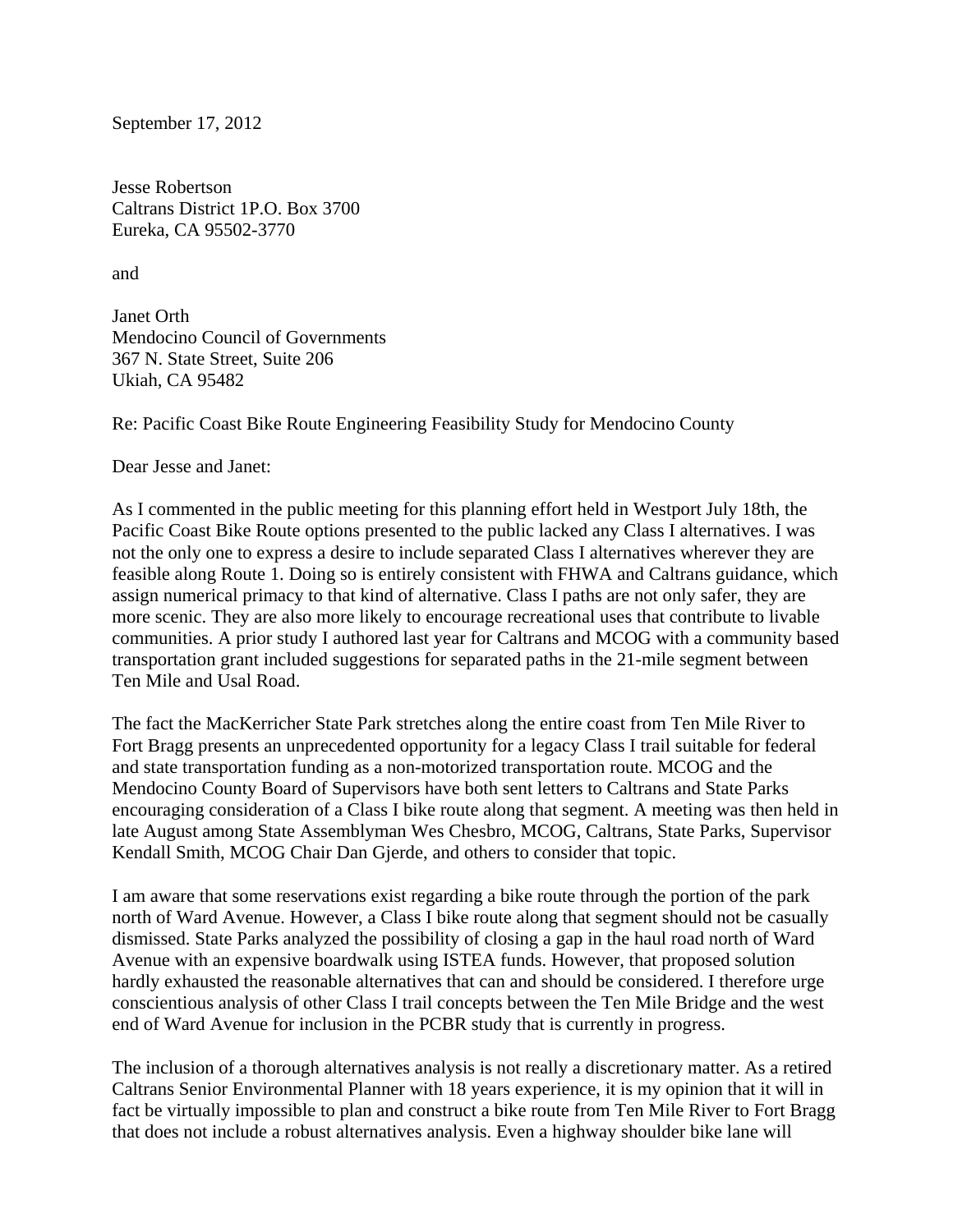inevitably include some take from the Dune Preserve (triggering 4f consideration), extensive wetland issues (triggering an Army Corps 404 Permit), possible endangered species habitat issues, significant ROW acquisition costs, and safety concerns resulting from so many driveway and road intersections. Thus, reasonable alternatives merit attention from the very outset. The most obvious possibilities along that segment include: 1) reconnecting the haul road; 2) following the highway shoulder with possible modest meanders into the park where it adjoins Route 1; or 3) building a new alignment through the park. I would like to briefly review those options as an interested member of the local community.

The haul road is presently designated in the park's 1995 General Plan for biking and hiking, with maintenance specified in various directives and implementation measures. There is widespread recognition of the funding constraints that have prevented State Parks from keeping it connected. You are aware State Parks has proposed removing 2.7 miles of that northern haul road. However, it is very unlikely the County or Coastal Commission will allow that to occur unless a better alternative for a bike/hike trail through the park is proposed as mitigation. The Coastal Commission went so far as to comment on the proposed Dune Restoration Project while it's fate is still under the jurisdiction of Mendocino County as an permit application (CDP 12-2012). A copy of those comments are attached.

The community also expressed strong concern about the destruction of coastal access at a meeting held by State Parks in early August. Many letters from the public and interested agencies were submitted to oppose that loss of coastal access and I can supply a compiled pdf with those concerns if desired. With that said, reconnecting the haul road between Ten Mile and Ward Avenue may not be the best option for a PCBR alignment from the perspective of a public investment. The simple reason is that it will have dubious longevity due to sea level rise and there are many environmental issues associated with stabilizing that extant structure.

The challenges with a highway shoulder option have already been introduced. It suffices to reiterate here that this route will be fairly costly (ROW acquisition; environmental mitigation; etc.), less safe, less scenic, and the associated environmental issues and possible objections from many private landowners along the route create the prospect for a very protracted development scenario. In its favor, this option offers a relatively direct route that will satisfy transportation connectivity requirements and will also be the easiest for Caltrans to maintain.

The third option is a route through the park that follows an alignment inland from the haul road. I've attached for your consideration and that of other interested parties copied on this letter a preliminary concept for a route that I believe minimizes environmental impacts, provides a reasonably direct bike transportation route, and may be less costly, safer, and more scenic than the other coastal bike/hike trail options. This concept involves routing the Class I path along the east edge of the vegetation in the first inland swale in the Dune Preserve. The rationale for that alignment is to avoid most plants, cross the two streams at narrow spots to minimize wetlands impacts, and avoid most (or perhaps all) archaeological sites, which is my specific area of expertise. This route specifically avoids endangered plants plotted in the IS/MND for the proposed Dune Restoration Project, as well as archaeological sites recorded as of June 2012. It is also routed farther away from the strand than the haul road in order to separate people from the critical habitat available for the endangered snowy plover.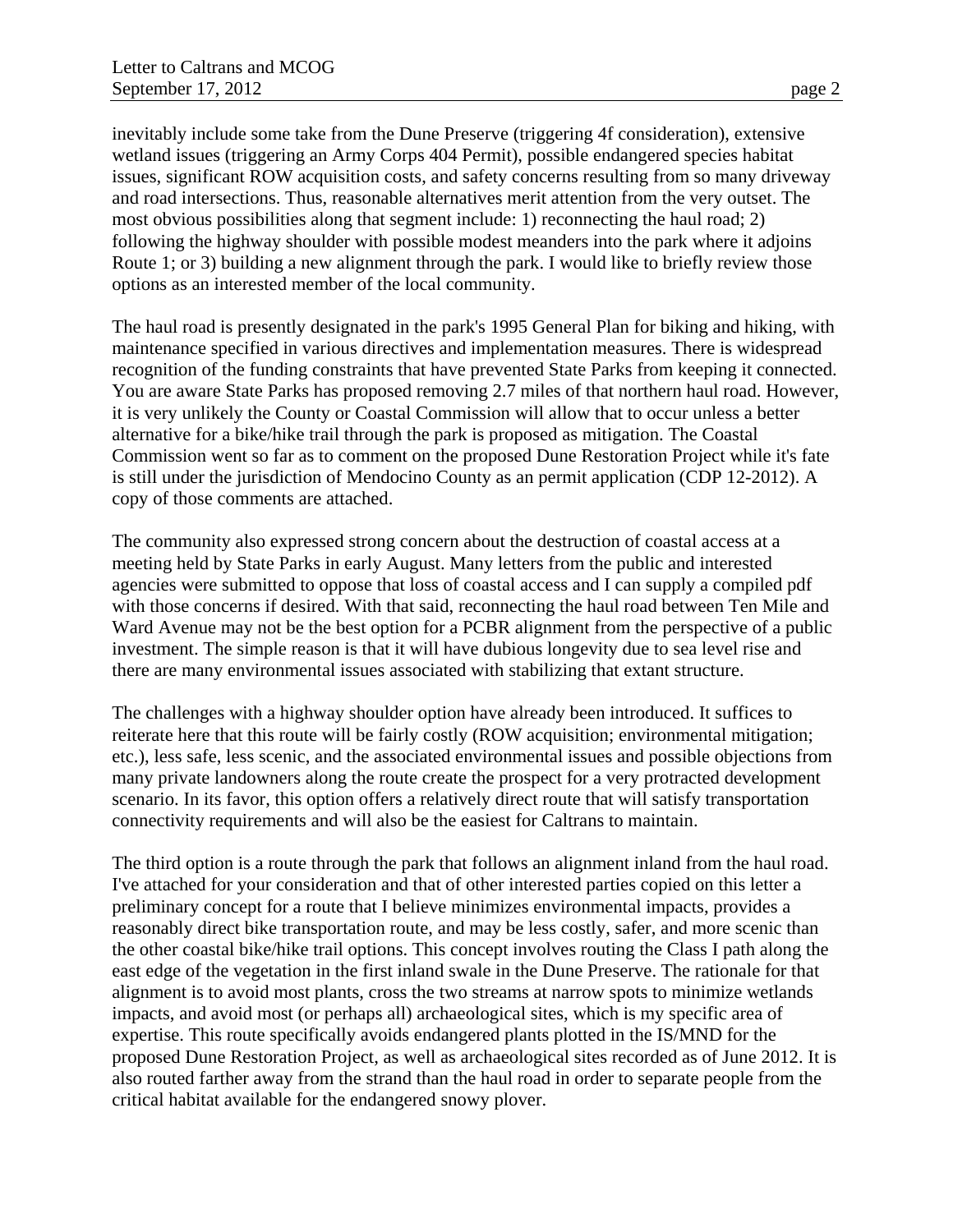I feel this inland alternative through the dunes is not only feasible, but possibly the best and least costly alternative. The reasons are: 1) it will be the most stable location for a trail within the dunes from an engineering standpoint (less sand movement in the swale because it is protected from wind scouring and sand is sequestered by the neighboring vegetation); 2) it will address longevity issues due to sea level rise because it is set back from the shore; 3) it will minimize environmental impacts through avoidance (careful choice of alignment); 4) it can be designed and built at lower cost than other alternatives if consideration is given to inexpensive permeable open-cell tread materials; and 5) it will be more scenic and safe than a highway shoulder route.

Rather than a hard paved surface or boardwalk, the engineering challenge for this trail option could be met using some thinking that goes outside of the box. There are many proven products such as fine mesh open-grid interlocking hexagonal cell plastic mats that could essentially float on the dune surface and sequester sand within the tread while they remain permeable to rainfall. That type of design is already in widespread use along many trails, and may cost as little as \$125k per mile according to local Engineer David Paoli who suggested this concept. Other designs can and should be considered. Two stream crossings on modest structures would be required. Signage could be used to good advantage to encourage people to stay on the trail and to interpret the sensitive environment. Like any bike route, maintenance would be required. The spring would be the best time to perform it, following winter storms.

I believe the local community would strongly support of this kind of solution. It would also meet the objectives of the park's 1995 General Plan to balance coastal access with the preservation of the natural environment, as well as Coastal Act mandates to maximize coastal access. It could be accomplished in a manner that is sensitive to the environment and encourages public appreciation, respect, and stewardship of the land. An engaged community could keep an eye on problems and may be willing to assist with maintenance and guided walks or biking tours. It could meet FHWA and Caltrans objectives for bikeways, while contributing to livable community goals and context-sensitive solutions that are an increasing emphasis for projects funded with transportation dollars. A trail of this caliber would also foster ecotourism, bolstering the local economy that is still heavily impacted by the latest recession.

This could be a win-win scenario for all involved, and I strongly urge you to give it serious consideration. Through interagency cooperation and community engagement, the concept could be fine tuned to ensure it meets the needs of all stakeholders. It is no secret that projects with widespread support often move more rapidly from planning to construction. Thank you for considering my views and please contact me if I can clarify any matters discussed here.

Sincerely,

Thad M. Van Suere

Thad M. Van Bueren P.O. Box 326, Westport CA 95488 (707) 964-7272 thadvanbueren@directv.net

Attachments: 1) Coastal Commission comments on Dune Rehabilitation Project, 8-31-2012 2) Map of Possible Class I Bike/Hike Route through northern MacKerricher State Park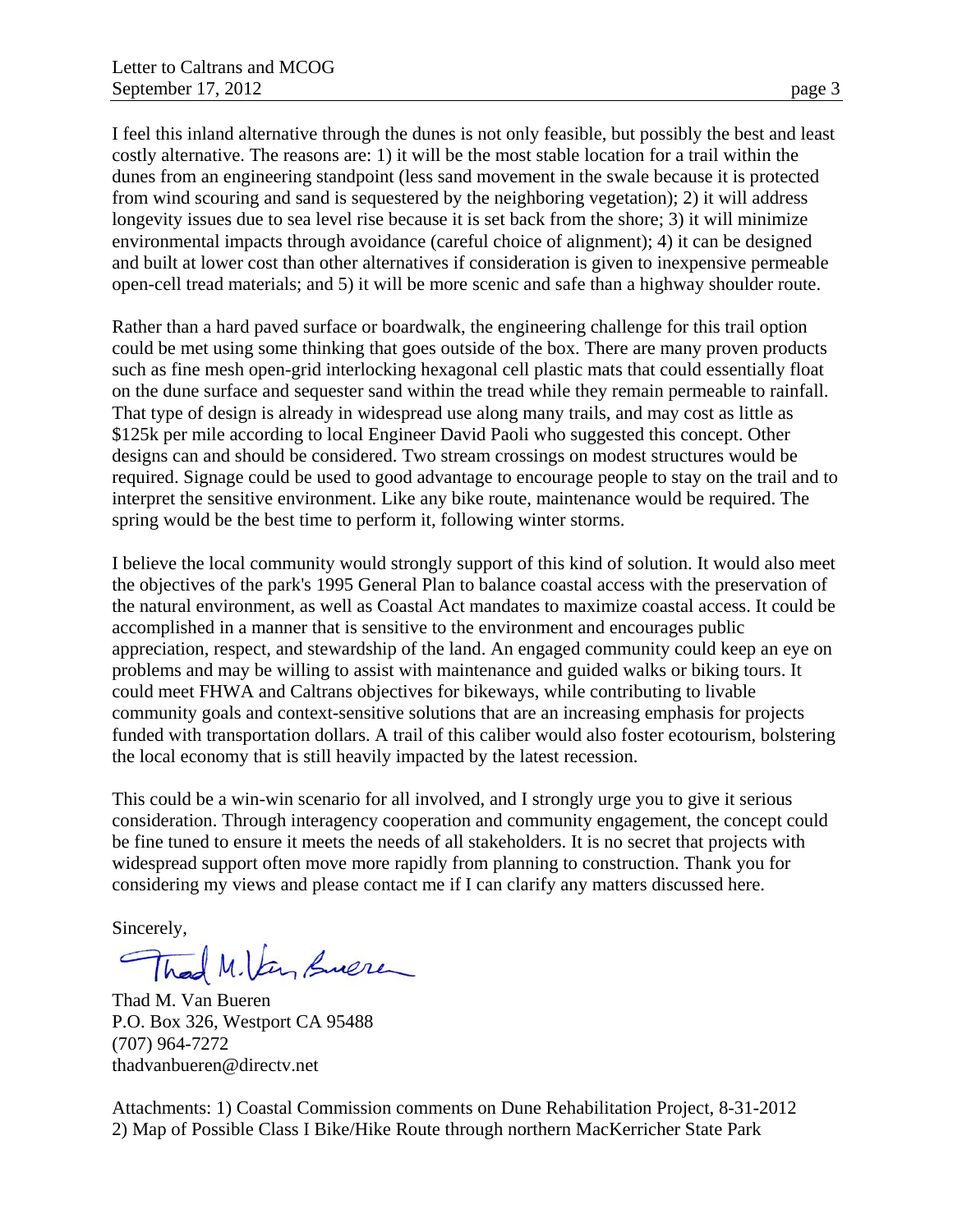cc: Rex Jackman, Caltrans District 1 Cheryl Willis, Caltrans District 1 Loren Rex, Superintendent, Department of Parks & Recreation Renee Pasquinelli, Department of Parks & Recreation Bob Merrill, North Coast Director, California Coastal Commission Tamara Gedik, California Coastal Commission Linda Locklin, California Coastal Commission Kendall Smith, Mendocino County 4<sup>th</sup> District Supervisor Dan Gjerde, MCOG Chairman Phil Dow, Executive Director, MCOG Steve Dunnicliff, Director, Mendocino County Planning & Building Services Abbey Stockwell, Mendocino County Planning & Building Services Westport Municipal Advisory Council Marie Jones, Community Development Director, City of Fort Bragg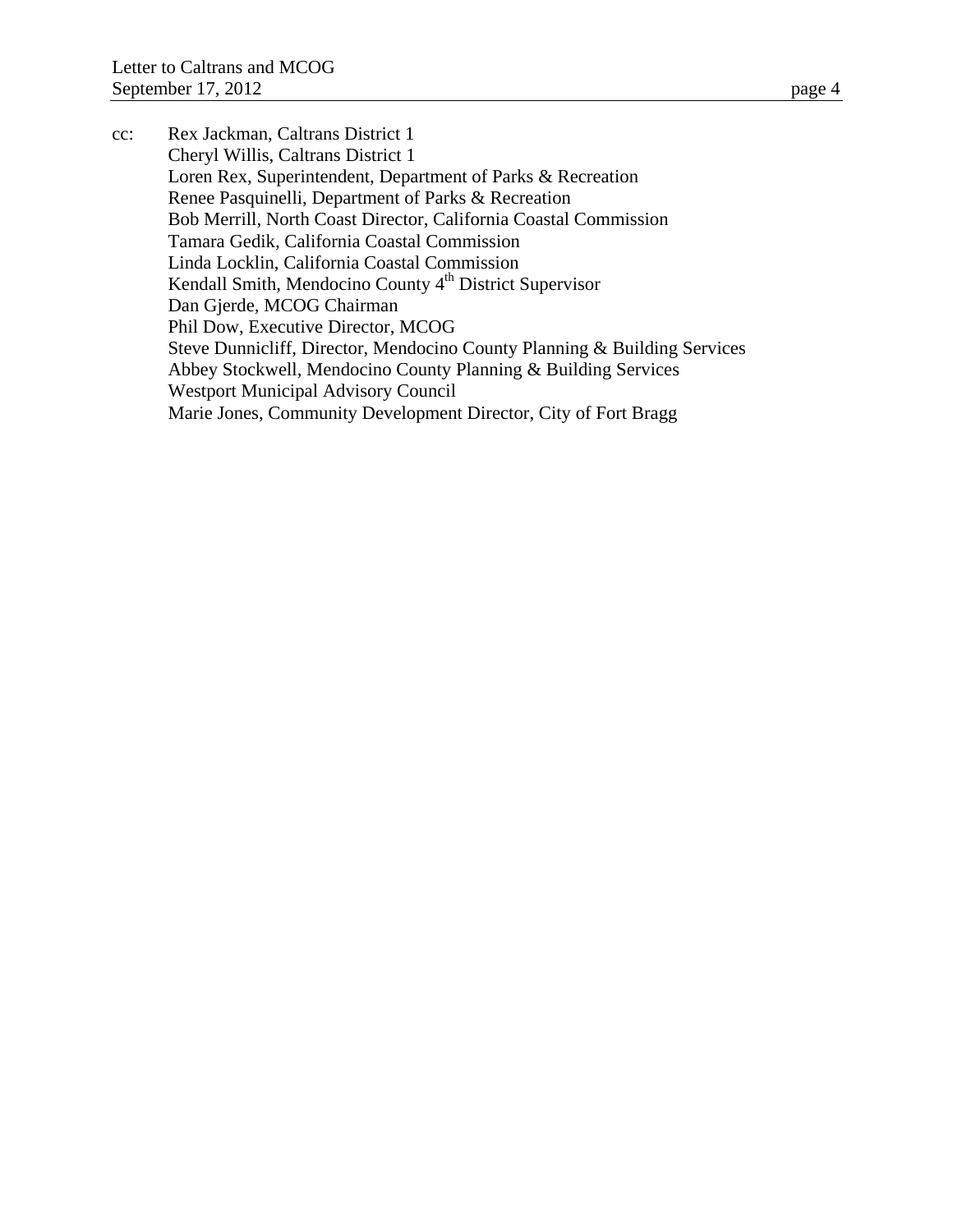**STATE OF CALIFORNIA – NATURAL RESOURCES AGENCY EDMUND G. BROWN, JR., GOVERNOR**

**CALIFORNIA COASTAL COMMISSION NORTH COAST DISTRICT OFFICE** 

**710 E STREET SUITE 200 EUREKA, CA 95501-1865 VOICE (707) 445-7833 FACSIMILE (707) 445-7877** 



August 31, 2012

Renee Pasquinelli CA State Parks, Mendocino District 12301 North Highway 1- Box 1 Mendocino, CA 95460

SUBJECT: Review of the MacKerricher State Park Dune Rehabilitation Project proposal to restore ecosystem processes in the Inglenook Fen-Ten Mile Dunes Natural Preserve (Preserve) by: (1) removing up to 2.7 miles (4.3 km) of asphalt road and portions of the underlying rock base in foredune habitat; (2) removing two culverts and restoring the stream channels at Inglenook and Fen Creeks; (3) treating approximately 60 acres (24.3 hectares) of European beachgrass and other nonnative weeds; and (4) implementation of mitigation measures for impacts to wetland and rare plant ESHAs resulting from restoration activities.

Dear Renee:

Thank you for the opportunity to review the recirculated Initial Study and Mitigated Negative Declaration (IS/ MND) proposal you submitted for the above-described project, and for your flexibility in accepting our comments today. We additionally appreciate the opportunity you provided us last year on March 14, 2011 to walk the project area with you from Ten Mile River overlook south to Ward Avenue, at which time we also discussed with you our feedback and project concerns.

Prior to submitting comments, our staff reviewed related background documents prepared by your agency, including the 1977 document "Inglenook Fen: A Study and Plan" and the MacKerricher State Park General Plan that was approved by the State Parks and Recreation Commission in June 1995. While the MND also references a June 2005 General Plan document (page 35), we are unaware of a more recent General Plan document and believe this may be a typographical error. Additionally, we have not reviewed the 2007 document prepared by CA State Parks (CSP) entitled "Natural Resource Management Plan Inglenook Fen- Ten Mile Dunes Natural Preserve MacKerricher State Park Mendocino District," because following conversation with you and receipt of the document, we understand it remains in draft form and has not been formally reviewed or adopted at this time.

As we have discussed with you previously, our primary concerns with the project as proposed relate to direct, unmitigated impacts to public access. We additionally offer comments regarding the mitigation measures proposed for direct impacts to rare plant and wetland ESHA. The following comments are presented for your consideration: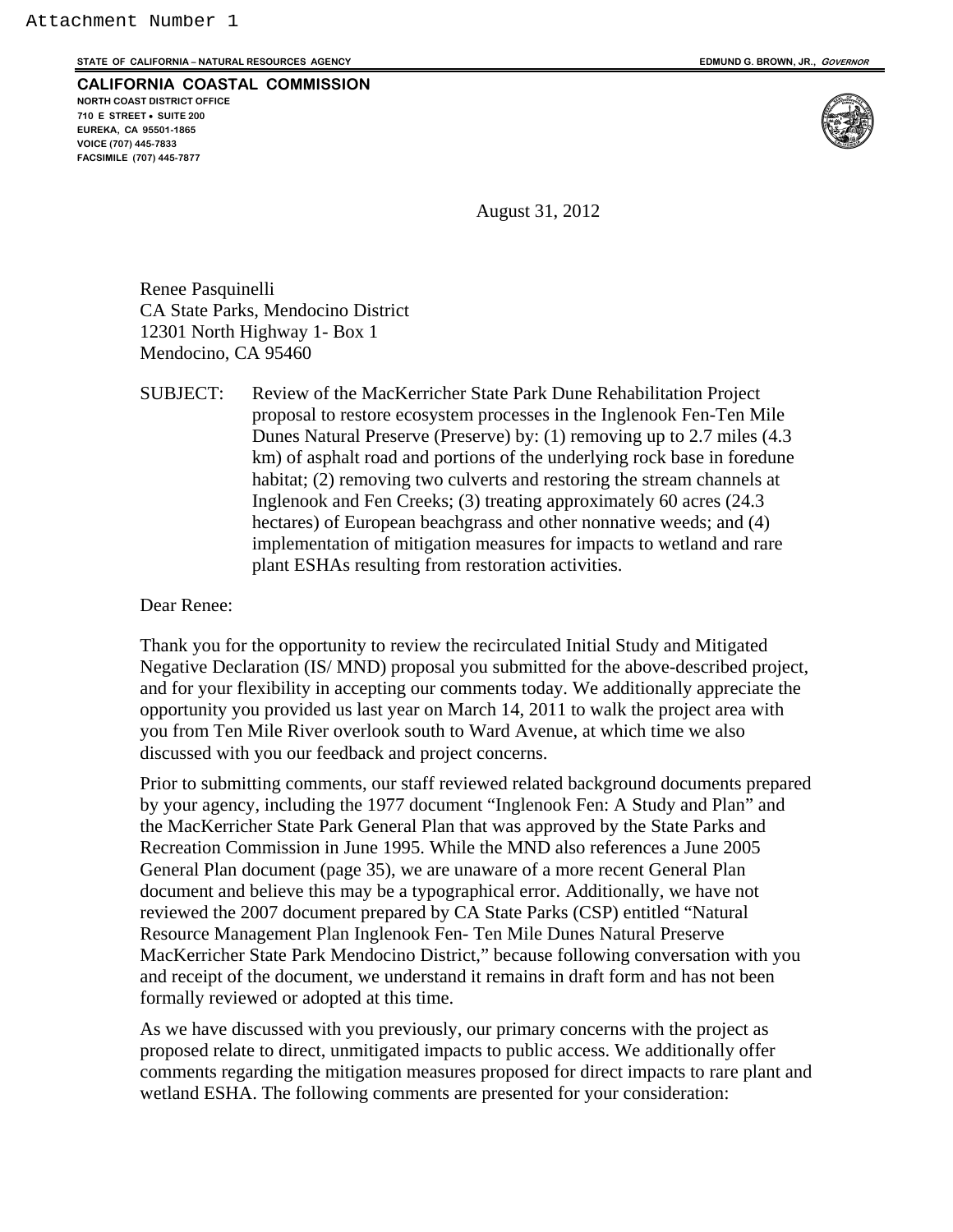Renee Pasquinelli, CA State Parks, Mendocino District MacKerricher S.P. Dune Rehabilitation Project Page 2

## **ACCESS ISSUES**

The Haul Road is a public access feature situated amongst open dune lands located east of the ocean and west of Highway One in MacKerricher State Park, and draws many visitors throughout the year. Because the project site is located between the first public road and the sea, new development at the site is subject to the Mendocino County LCP (certified in 1992) and the coastal access and recreation policies of the Coastal Act.

The Mendocino County certified LCP identifies several policies specific to the Haul Road within MacKerricher State Park. Land Use Plan (LUP) Policy 4.2-19 directs the Department of Parks and Recreation in part to "prepare a General Plan for MacKerricher State Park that provides access to Ten Mile River and Inglenook Fen at designated locations and subject to conditions necessary for preservation of the natural environment of the park." While CSP has prepared a General Plan document for MacKerricher State Beach (June 1995), the document has never been submitted to Mendocino County for adoption as an amendment to the Recreation Element of the Coastal Plan (LCP), and thus has not been subject to review or certification by the Coastal Commission. Therefore, the General Plan document may provide guidance however the Mendocino County certified LCP and the public access policies of the Coastal Act serve as the standard of review for any development subject to coastal development permit requirements.

Mendocino County LUP Policy 4.2.21 states the following:

The Georgia-Pacific Corporation haul road, under a special management agreement with the California Department of Parks and Recreation, presently provides weekend and holiday vehicular access to the long stretch of public beaches which extend from Fort Bragg north to Ten Mile River. This private roadway, which travels through the entire length of the MacKerricher State Park, should be acquired by DPR and incorporated into its management plan for the park, if at any time during the life of the local Coastal Plan the property owner decides to sell, trade or surrender this property. (Emphasis added)

The Coastal Act places high priority on the protection and maximization of recreation, and access to and along the coast is a key mandate of the Coastal Act. California Coastal Act, Section 30001.5 states in part as follows:

The legislature further finds and declares that the basic goals of the state for the coastal zone are to: . . .

(c) Maximize public access to and along the coast and maximize public recreational opportunities in the coastal zone consistent with sound resources conservation principles and constitutionally protected rights of private property owners.

Coastal Act Sections 30210, 30211, and 30212 require the provision of maximum public access opportunities, with limited exceptions. Section 30210 states that maximum access and recreational opportunities shall be provided consistent with public safety needs and the need to protect public rights, rights of private property owners, and natural resource areas from overuse. Section 30211 states that development shall not interfere with the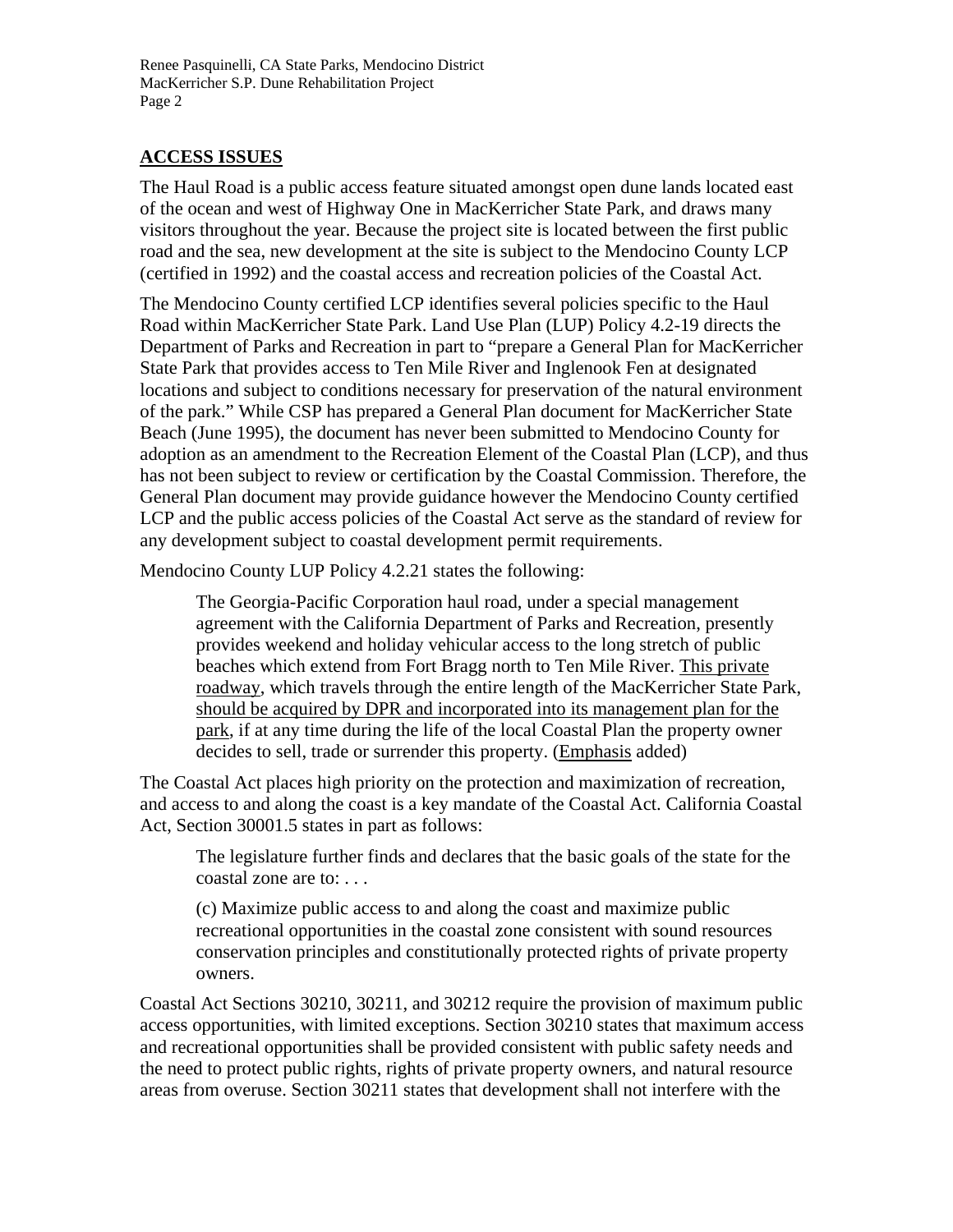Renee Pasquinelli, CA State Parks, Mendocino District MacKerricher S.P. Dune Rehabilitation Project Page 3

public's right of access to the sea where acquired through use or legislative authorization, including, but not limited to, the use of dry sand and rocky coastal beaches to the first line of terrestrial vegetation. Section 30212 states that public access from the nearest public roadway to the shoreline and along the coast shall be provided in new development projects except where it is inconsistent with public safety, military security needs, or the protection of fragile coastal resources, adequate access exists nearby, or agriculture would be adversely affected.

The CSP declaration of purpose for MacKerricher State Park is stated as follows:

The purpose of MacKerricher State Park is to make available to the people for their inspiration, enlightenment, and enjoyment, in an essentially natural condition, the outstanding scenic features and natural values, including the coastline embracing offshore environs; the stretches of sandy and rocky beach; the headland bluffs; the Ten Mile Dunes; the marine terraces; the wetland habitats including Lake Cleone and the unique Inglenook Fen; the geology and plant and animal life; the significant archaeological and historical resources; and the scientific values therein. (Emphasis added)

The purpose of the MacKerricher State Park in this way shares a common vision with the Mendocino County certified LCP and the public access policies of Coastal Act. The June 1995 General Plan, which is referred to for general guidance, further endorses this shared vision on page 213 where it states "The environmentally-preferred alternative would have been the natural and cultural resource protection priority alternative (2). However, that alternative did not fully meet the goal of providing for the public use identified in project's statement of purpose. Therefore, the project proposed in the general plan is a combination of the natural and cultural resource protection priority and public use priority alternatives."

However, the current proposal to remove the northern portion of the Haul Road is inconsistent with these policies. Anecdotal information suggests the Haul Road is widely used by the public, and stream crossings at Inglenook and Fen Creeks presently afford the public a safe alternate access to and along the coast during the winter time when high storm events make shoreline access more dangerous for recreationists. The paved portions provide access to bicyclists and people with strollers. The current proposal to remove the road base and surface of the Haul Road in those areas described in the MND, and the removal of culverts at Inglenook and Fen Creeks interferes with the current intensity of use of the project area by recreationists, and will effectively reduce public access to this area once completed. While the MND indicates on pages 116 and 117 that the proposed project would not increase or expand recreational facilities, the MND does not document how the project will affect public access as it relates to the removal of the haul road and stream crossings that currently afford the public winter access. The MND does not provide mitigation measures to replace this public access feature with alternate public access that is commensurate with the paved access and stream crossing features proposed for removal.

While we recognize the delicate balance of protecting sensitive coastal resources, the proposed project must also balance the requirements to protect and maintain existing (or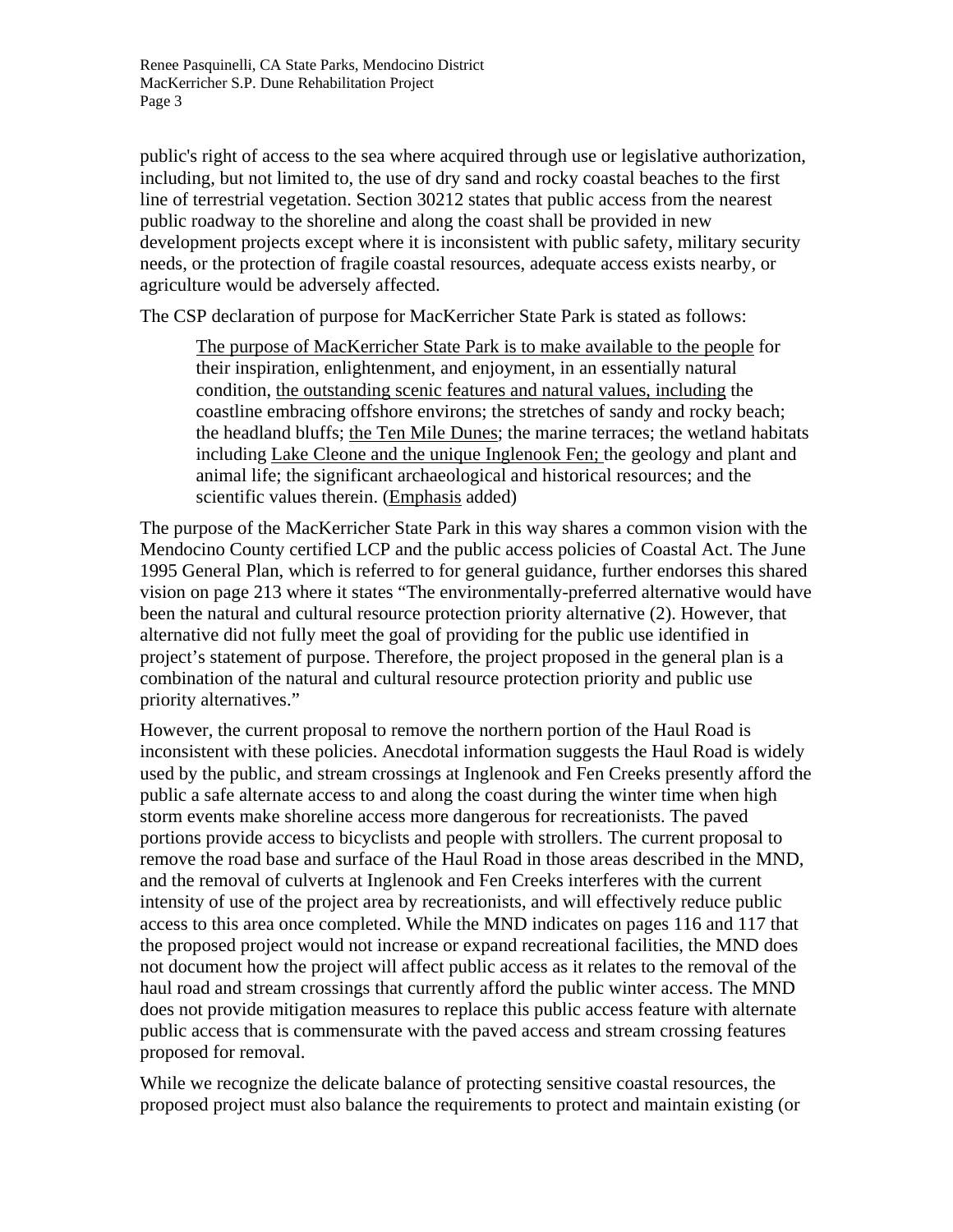Renee Pasquinelli, CA State Parks, Mendocino District MacKerricher S.P. Dune Rehabilitation Project Page 4

provide equivalent) public access, consistent with both the Mendocino County certified LCP policies that include but are not limited to LUP Section 3.6 and LUP Policies 4.2-19 through 4.2-21, and the public access policies of the Coastal Act, including Sections 30210, 30211, and 30212.

## **BIOLOGICAL RESOURCES**

The MND indicates that the east side of a culvert at Fen Creek is overgrown with willow, and includes a proposal to remove a rusted culvert from Fen Creek and restore natural stream flow at Fen Creek and Inglenook Creek through the removal of culverts. The June 1977 Inglenook Fen Study indicates that "Inglenook Fen...was formed by the blockage of Fen Creek by coastal sand dunes. The fen is undergoing primary or geologic succession towards a fen-carr." In addition to addressing the impacts to public access resulting from removal of the stream crossing as described above, please clarify how exposing Fen Creek to stream flow as proposed will maintain the integrity of the established fen/fencarr system.

We appreciate the efforts to improve habitat for sensitive biological resources and the efforts to address mitigation for impacts to sensitive resources that may occur during proposed restoration activities. The mitigation proposal includes in part a proposal to remove weeds for a 5-year period. The time-certain maintenance period does not address site-specific variables that could affect the success of weed management at the site. While the mitigation plan does discuss adaptive management as a component of the project objectives, the mitigation plan does not clearly document whether supplemental years of weed removal (or rare plant/ wetland ESHA establishment, for that matter) will occur if success is not achieved within the specified time. Mitigation and monitoring should therefore specify how mitigation will continue until the success criteria have been satisfied, rather than the termination of mitigation measures upon a particular date.

Thank you for the opportunity to provide comments on this document. Should you have any questions, please call me at (707) 445-7833.

Sincerely,

TAMARA L. GEDIK SIGNATURE ON FILE

Coastal Program Analyst

cc: Linda Locklin, Statewide Coastal Access Program Manager Abbey Stockwell, Mendocino County Planning and Building Services, Fort Bragg